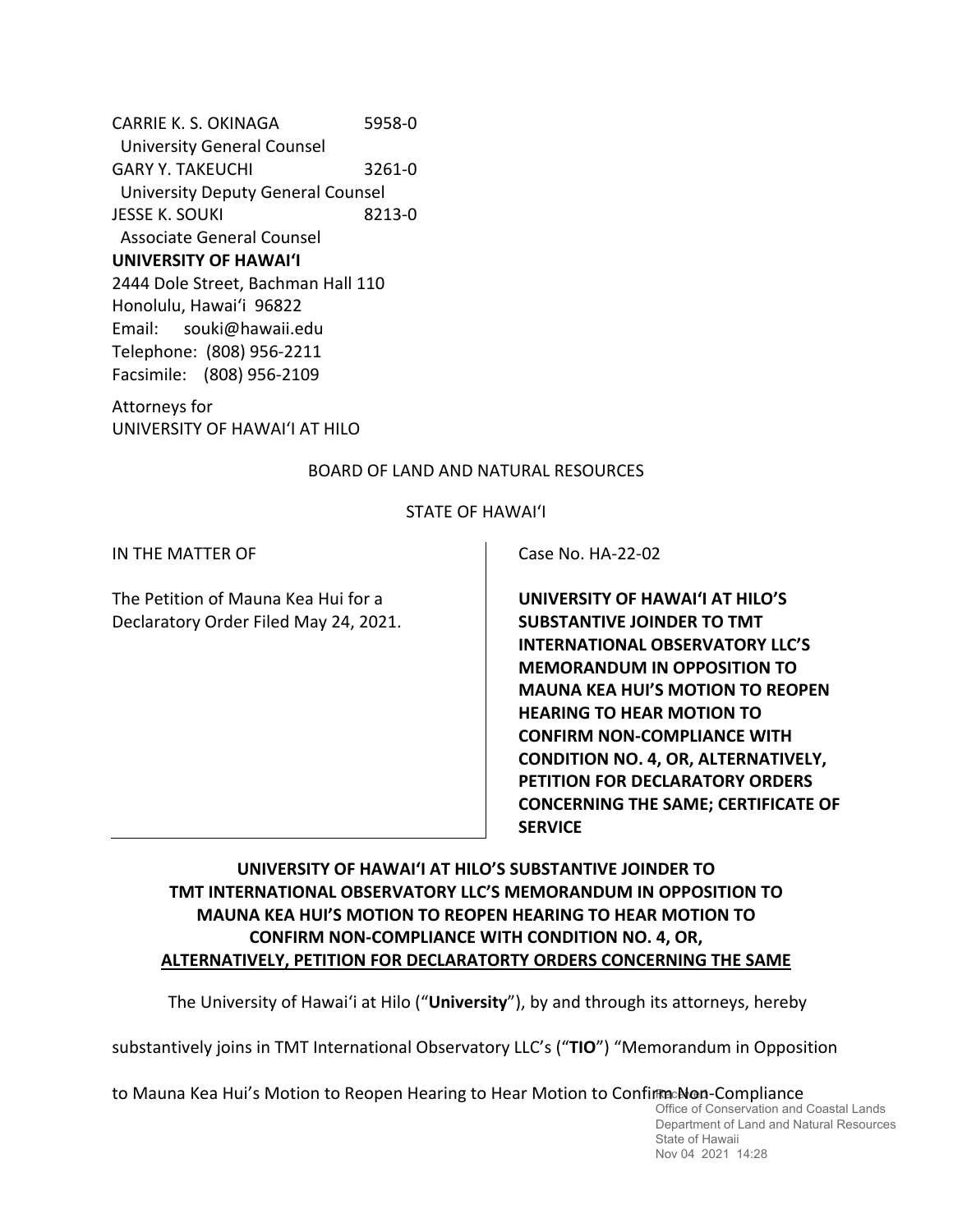with Condition No. 4, or, Alternatively, Petition for Declaratory Orders Concerning the Same" ("**TIO Memo**"), filed on November 4, 2021.

On May 24, 2021, Petitioners Mauna Kea Anaina Hou, Kealoha Pisciotta, Clarence Kukauakahi Ching, Deborah J. Ward, Paul K. Neves, and KAHEA: The Hawaiian‐Environmental Alliance (collectively, "**Petitioners**") filed their "Motion to Reopen Hearing to Hear Motion to Confirm Non‐Compliance With Condition No. 4, or Alternatively, Petition for Declaratory Orders Concerning the Same" ("**Petition**") with the Board of Land and Natural Resources ("**Board**"). In response to the Petition, the Board determined that the Petition does not seek reconsideration of the Decision and Order for Conservation District Use Permit ("**CDUP**") HA‐3568 for the Thirty Meter Telescope on Maunakea ("**TMT Project**"), and does not comply with the requirements of Hawai'i Administrative Rules ("**HAR**") § 13‐1‐39, which governs the reconsideration of a Board's decision on the merits. Instead, the Board deemed the Petition a petition for a declaratory ruling pursuant to Hawai'i Revised Statutes § 91‐8 and HAR § 13‐1‐27. Minute Order No. 1 at 1.

The Petition is part of an ongoing strategy of attempting to relitigate CDUP HA‐3568, which was lawfully approved by the Board on September 17, 2017, as confirmed by the Hawai'i Supreme Court in 2018, to allow construction of the TMT Project. For example, here is a list of some of the litigation and challenges brought by one or combinations of the Petitioners to date:

(1) Appeal of the first TMT Project CDUP; the CDUP was overturned by the Hawai'i Supreme Court. *See Mauna Kea Anaina Hou v. Bd. of Land & Nat. Res.*, 136 Hawai'i 376, 363 P.3d 224 (2015) (includes all Petitioners as named parties except for Kealoha Pisciotta).

2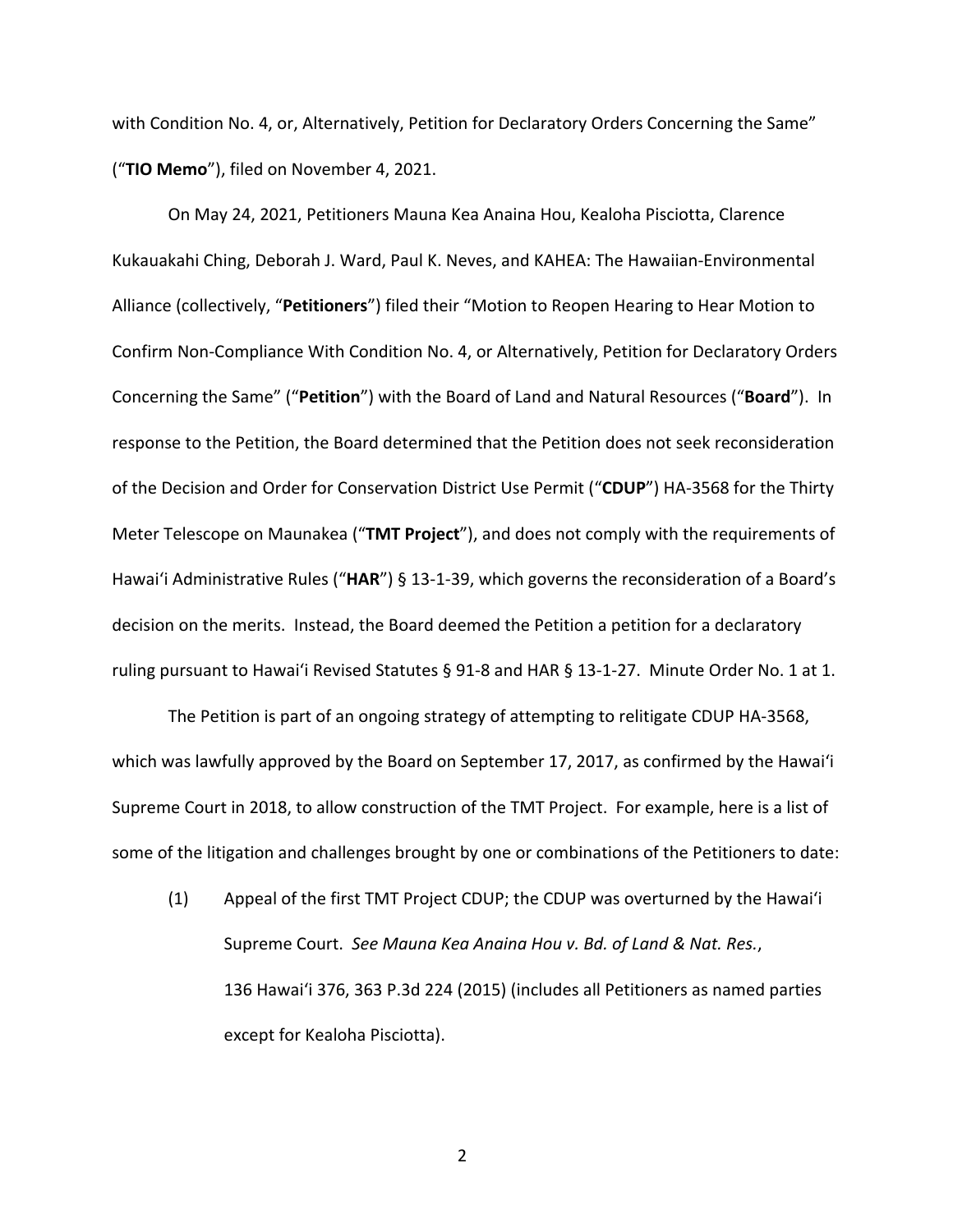- (2) Appeal of CDUP HA‐3568; the CDUP was affirmed by the Hawai'i Supreme Court. *See Matter of Conservation Dist. Use Application HA‐3568*, 143 Hawai'i 379, 431 P.3d 752 (2018) (includes all Petitioners as parties).
- (3) Lawsuit filed in the Hawaiʻi Circuit Court of the Third Circuit in July 2019, unsuccessfully arguing that TIO failed to post security for construction of the TMT Project; appeal to the Hawaiʻi Intermediate Court of Appeals pending. *See Mauna Kea Anaina Hou v. David Ige*, Civ. No. 19‐1‐0177 (includes all Petitioners as parties except for Deborah J. Ward and KAHEA).

The instant challenge filed by Petitioners is perhaps the most vexing as it attempts to read ambiguity into permit language where there is none.

The University substantively joins and supports the arguments for denying the Petition in its entirety as argued in the TIO Memo. First, Petitioners' request for a declaratory order is procedurally defective, because under established law, the declaratory ruling procedure cannot be used to review previously‐made agency decisions. Second, even assuming the Board considers the substance of the Petitioners' allegations, as set out in the TIO Memo and approved by the Chair of the Board on May 4, 2021, Condition 4 has been satisfied: the removal of the unpermitted ahu; on‐site testing and survey work; kick‐off meeting with contractor and others to discuss construction procedures, safety and other requirements; and inspection, certification, and mobilization of the construction equipment constituted "[a]ny work done" **or** construction to be done on the land as required by Condition 4 of CDUP HA‐3568, especially viewed in their entirety. And finally, since Petitioners (individually or as members of various organizations) actively participated in or supported the protests to actually block the heavy

 $\sim$  3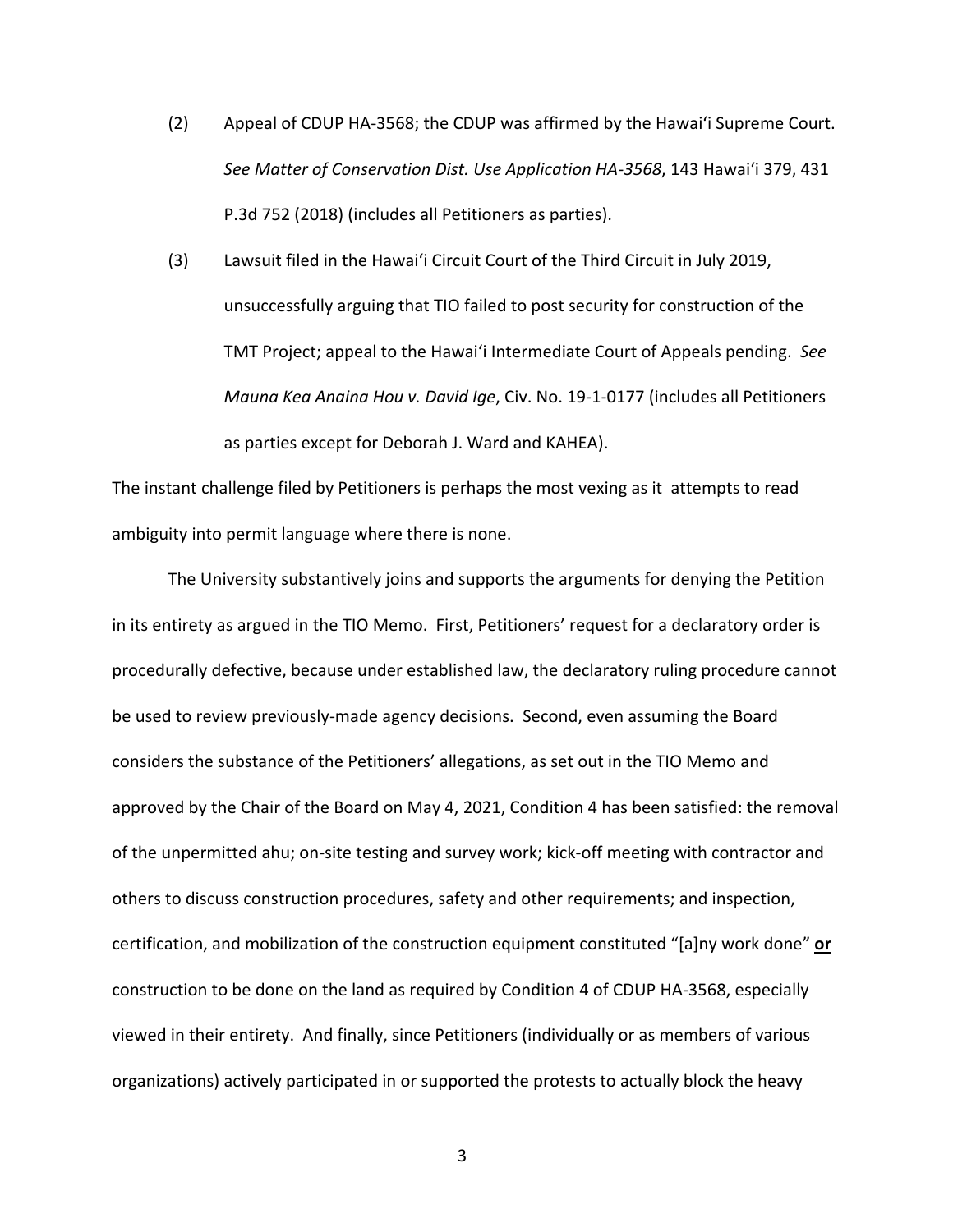construction equipment and vehicles from accessing the TMT Project site, the Petition should be denied outright based on equity and fairness. It would be an improper remedy for the Board to provide relief of any kind to Petitioners in such circumstances.

For the above reasons, the University substantively joins the TIO Memo and respectfully requests that the Board deny the Petition in its entirety.

DATED: Honolulu, Hawai'i, November 4, 2021.

/s/ *Jesse K. Souki*

CARRIE K. S. OKINAGA University General Counsel GARY Y. TAKEUCHI University Deputy General Counsel JESSE K. SOUKI Associate General Counsel

Attorneys for UNIVERSITY OF HAWAIʻI AT HILO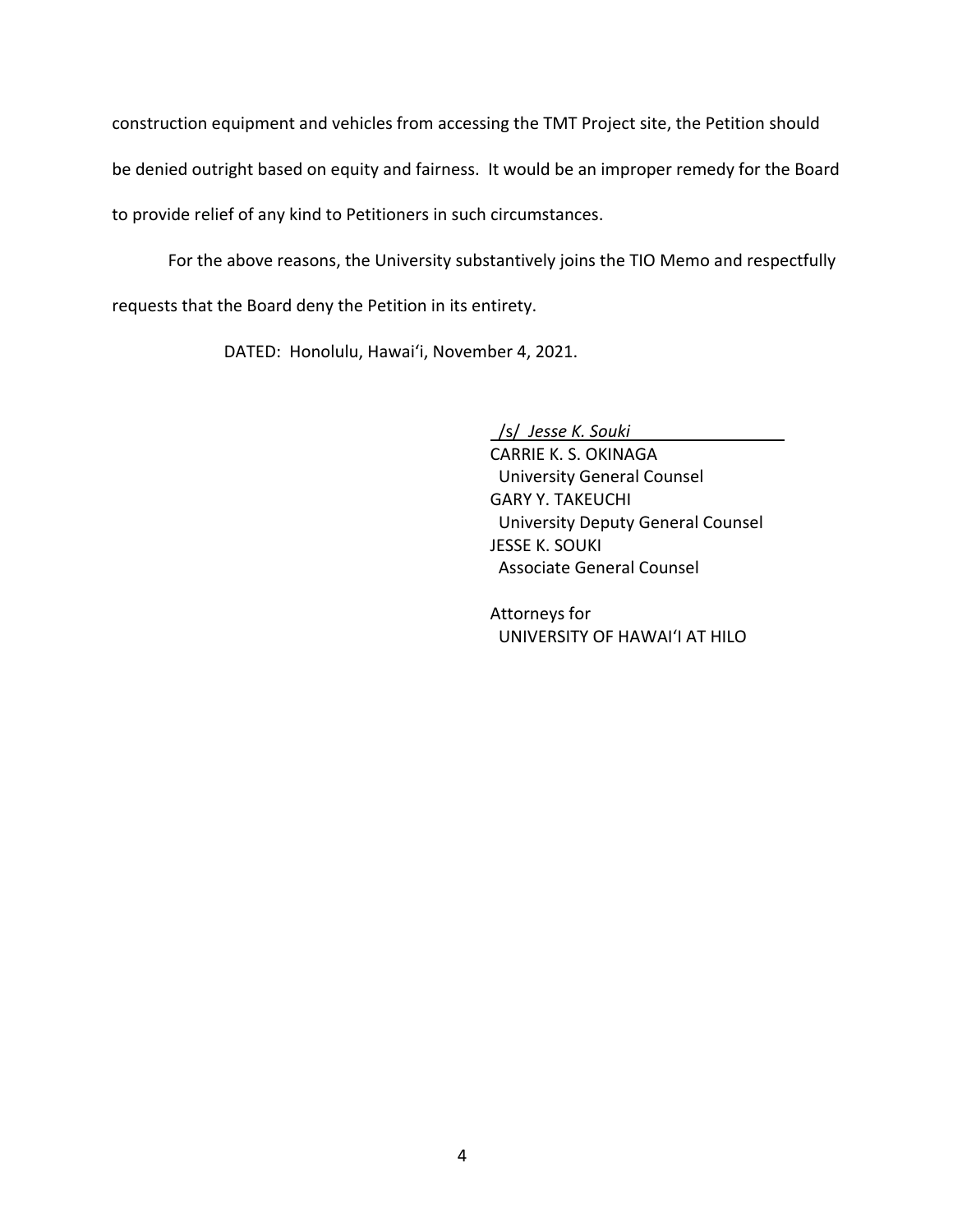# BOARD OF LAND AND NATURAL RESOURCES

### STATE OF HAWAI'I

IN THE MATTER OF

The Petition of Mauna Kea Hui for a Declaratory Order Filed May 24, 2021. Case No. HA‐22‐02

**CERTIFICATE OF SERVICE**

#### **CERTIFICATE OF SERVICE**

The undersigned hereby certifies that a copy of the following document:

UNIVERSITY OF HAWAI'I AT HILO'S SUBSTANTIVE JOINDER TO TMT INTERNATIONAL OBSERVATORY LLC'S MEMORANDUM IN OPPOSITION TO MAUNA KEA HUI'S MOTION TO REOPEN HEARING TO HEAR MOTION TO CONFIRM NON‐COMPLIANCE WITH CONDITION NO. 4, OR, ALTERNATIVELY, PETITION FOR DECLARATORY ORDERS CONCERNING THE SAME

Was duly served upon the following parties, by email, on November 4, 2021:

Linda L.W. Chow Laure K. Chun Deputy Attorneys General Linda.L.Chow@hawaii.gov Lauren.K.Chun@hawaii.gov *Attorneys for the Board of Land and Natural Resources* 

Lincoln S.T. Ashida Newton J. Chu Torkildson, Katz, Moore, & Harris lsa@torkildson.com njc@torkildson.com *Attorneys for Perpetuating Unique Educational Opportunities (PUEO)* 

J. Douglas Ing Brian A. Kang Ross Shinyama Summer H. Kaiawe Watanabe lng LLP douging@wik.com bkang@wik.com rshinyama@wik.com skaiawe@wik.com *Attorneys for TMT International Observatory, LLC*

Harry Fergerstrom hankhawaiian@yahoo.com

Richard L DeLeon kekaukike@msn.com Maelani Lee maelanilee@yahoo.com

Lanny Alan Sinkin lanny.sinkin@gmail.com *The Temple of Lono* 

Kalikolehua Kanaele akulele@yahoo.com

Stephanie‐Malia:Tabbada s.tabbada@hawaiiantel.net

Tiffnie Kakalia tiffniekakalia@gmail.com

Glen Kila makakila@gmail.com